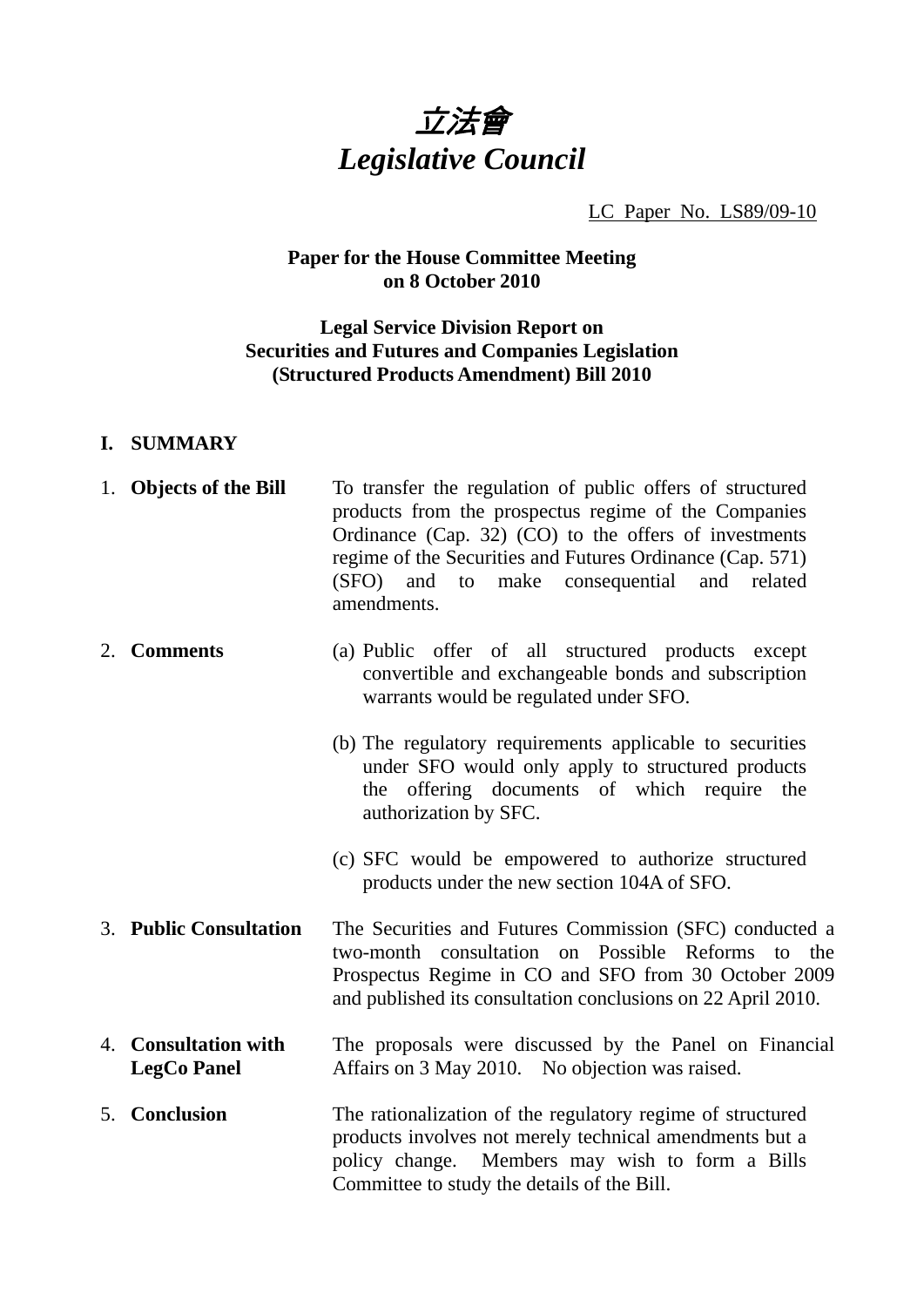### **II. REPORT**

#### **Objects of the Bill**

 To transfer the regulation of public offers of structured products from the prospectus regime of the Companies Ordinance (Cap. 32) (CO) to the offers of investments regime of the Securities and Futures Ordinance (Cap. 571) (SFO) and to make consequential and related amendments.

#### **LegCo Brief Reference**

2. File Ref.: LP SUB/12/2/2/1 issued by the Financial Services Branch of the Financial Services and the Treasury Bureau and dated 30 June 2010.

#### **Date of First Reading**

3. 14 July 2010.

#### **Comments**

#### *Existing regimes for authorizing offering documentation*

4. Under existing legislation, when investment products are offered to the public in Hong Kong, the offering documentation must be authorized by SFC unless an exemption applies. The requirements for authorizing offering documentation are set out in CO and SFO. They are two separate regimes. Under CO, it is the prospectus regime for shares and debentures. Under SFO, it is the offers of investments regime under Part IV of SFO for securities and regulated investment agreements.

5 There are a number of exemptions from the authorization requirements under the CO prospectus regime. They are set out in the Seventeenth Schedule of CO which includes an offer:

- (a) to not more than 50 persons;
- (b) with a minimum denomination of HK\$500,000;
- (c) with a maximum size of HK\$ 5 million; and

(d) to professional investors.

These exemptions have been used to facilitate the sale of credit-linked notes by private placement.

6. Under the existing legislative framework, the public offer of structured products may, according to their legal form, be subject to different regimes, even though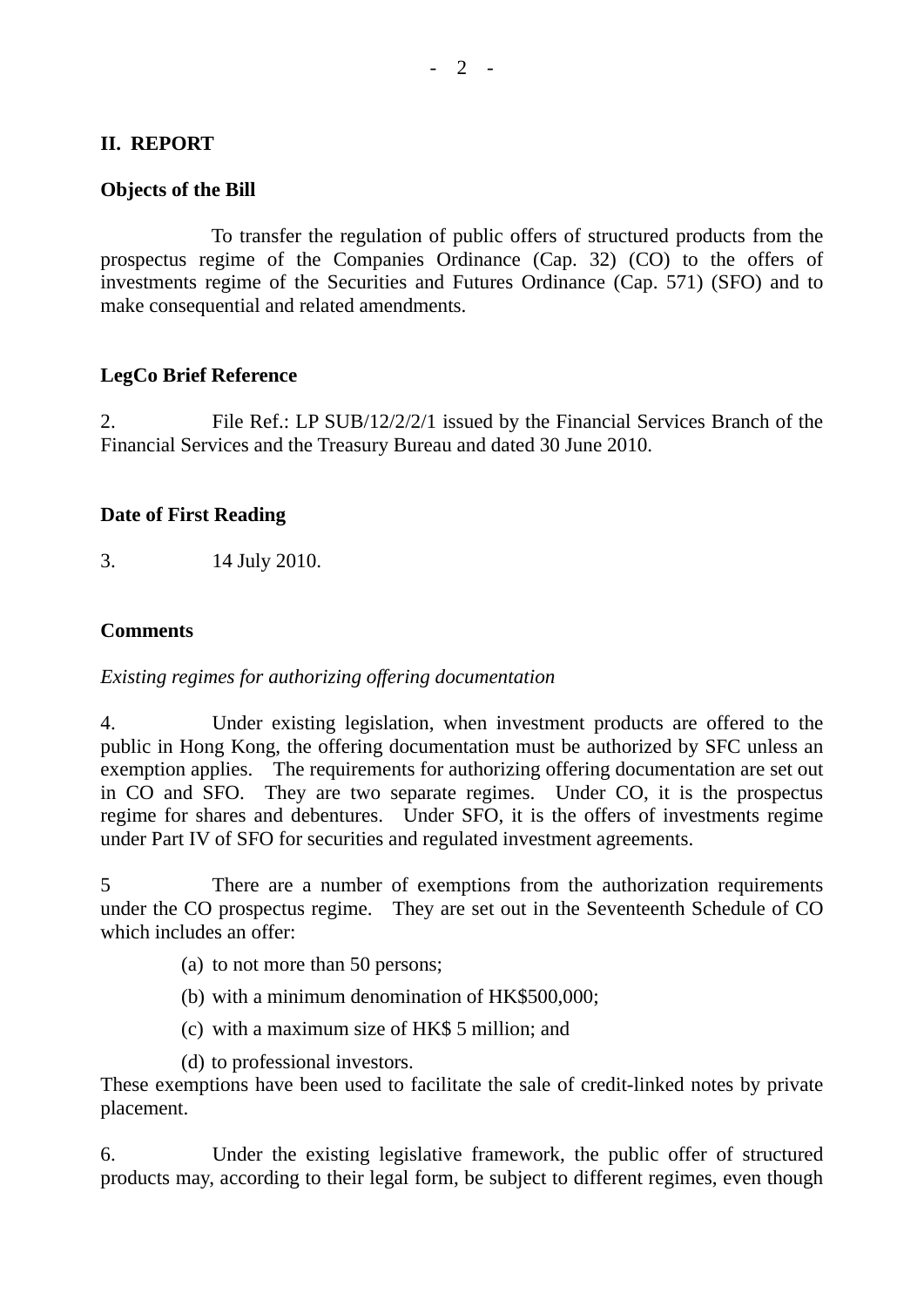such structured products may have similar economic risks and return profiles. Structured products, such as Minibonds, that have been structured to conform to the definition of "debenture" under CO, are regulated under the CO prospectus regime as debentures. Offer documents of equity-linked instruments are regulated under the SFO offers of investments regime as their legal form is that of securities or regulated investment agreements or a hybrid of securities and regulated investment agreements. The Administration is of the view that the legislative framework should be rationalized by transferring the regulation of public offers of structured products from the CO prospectus regime to the offers of investments regime in Part IV of SFO so that all structured products irrespective of their legal form will be regulated under the latter regime. However, convertible and exchangeable bonds as well as subscription warrants issued for capital raising purposes are excepted.

7. Members may wish to note that SFC in its Report to the Financial Secretary on Issues raised by the Lehmans Minibonds crisis (paragraphs 25.1 and 25.2) submitted at the end of December 2008 stated that the all-embracing definition of "debenture" in CO enabled issuers of an investment arrangement or instrument to structure it as a debenture in order to bring it within the CO prospectus regime. It also recognized that such arrangements or instruments could not have been in contemplation of the provisions when the law was enacted.

## *The legislative proposals*

8. "Structured product" is defined in the new section 1A of Schedule 1 to SFO (clause 15). The exceptions of convertible and exchangeable bond and subscription warrant are set out in section  $1A(2)(a)$  and (b) respectively. The Financial Secretary is empowered under a new section 392 in SFO (clause 13) to prescribe by notice published in the Gazette that any interests, rights or property are to be or not to be regarded as structured products.

9. The definition of "securities" in section 1 of Schedule 1 to SFO is amended by adding a new paragraph (g) (clause 15(5)) to include structured products in respect of which the offering documents require the authorization of SFC.

10. Section 103(1) in SFO is amended in clause 4(1) of the Bill to expressly cover structured products. The amendment will extend the regulation by SFC of offering documents to those in respect of structured products. The exemptions under the CO prospectus regime mentioned as items (a), (b) and (c) in paragraph 5 above have not been replicated.

11. The Stock Exchange of Hong Kong is, and will remain, the frontline regulator responsible for reviewing and approving listed documents for listed structured products. The issue by SFC licensees of offering documents and marketing materials of listed structured products will be exempted from SFC's authorization. The exemption is provided in a new subsection  $(2)(a)$  in section 103 of SFO (clause 4 (2)).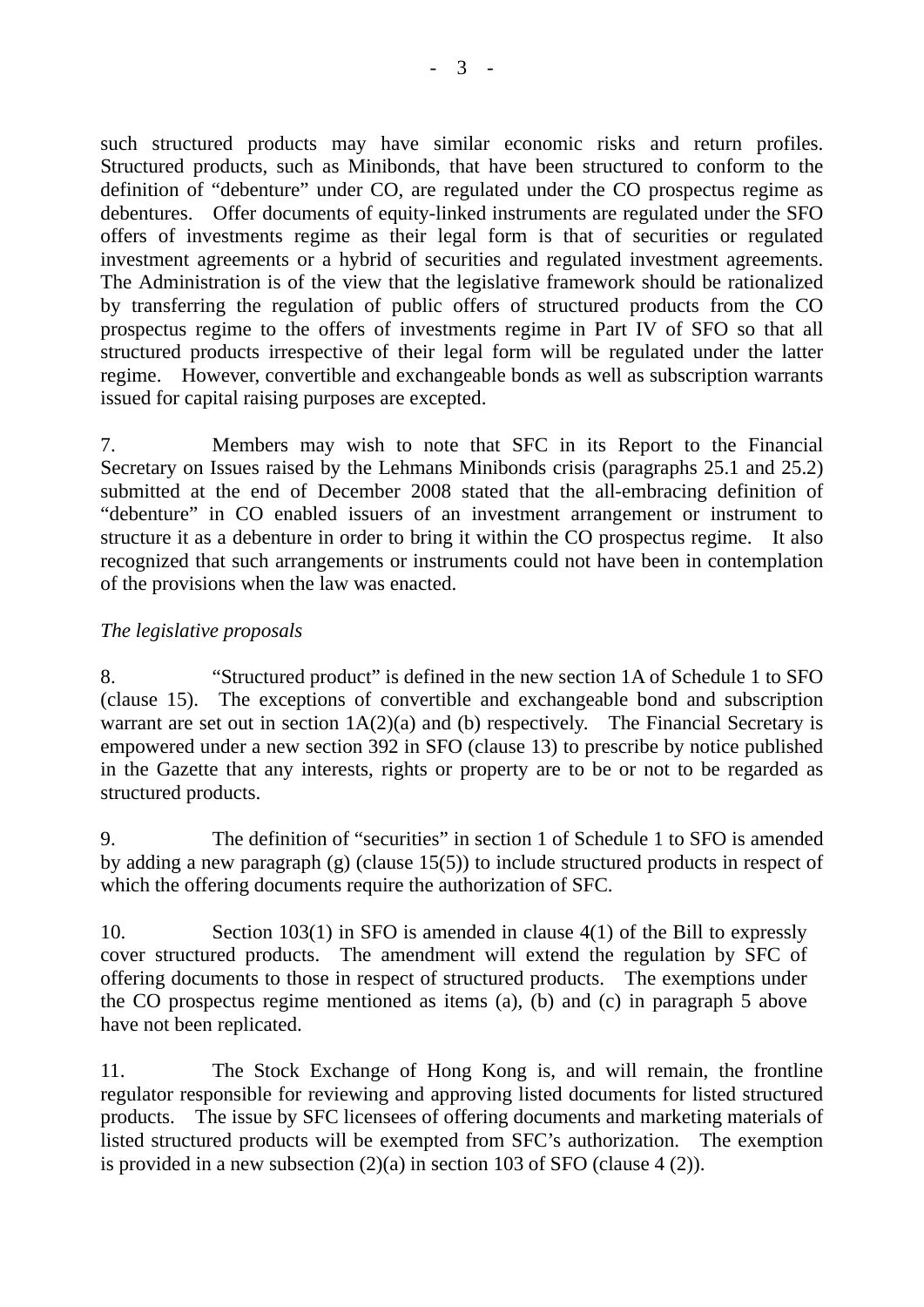12. Any offering documents made in respect of the issue of currency-linked instruments, interest rate-linked instruments or currency and interest rate-linked instruments by an authorized financial institution will also be exempted under a new subsection (3)(ea) in section 103 of SFO (clause 4(5)).

13. The empowering of SFC to authorize structured products will be effected by the new section 104A in SFO (clause 5). It replicates section 104 in SFO. According to the LegCo Brief, the authorization process will depend on compliance with codes and guidelines issued by SFC. SFC has issued a new Code on Unlisted Structured Investment Products on 25 June 2010.

14. The dis-application of the provisions of the CO prospectus regime to structured products as defined in SFO will be effected by new sections 38AA (for a company incorporated in Hong Kong) (clause 19) and 342AA (for a company incorporated outside Hong Kong) (clause 20) in CO. The reference to "securities" in the definition of 'debenture' in section  $2(1)$  of CO is replaced by "debt securities" (clause 18(1)). However, the latter expression does not appear to have been defined in the Bill or CO.

15. Transitional provisions are provided in clause 17 as amendments to Schedule 10 to SFO. Structured products issued under the CO prospectus regime before the commencement of sections 19 and 20 of the enacted Bill will not be affected by the new law at least until the end of the offer period stated in the relevant prospectus. A 6 month grace period will be granted to a business dealing in structured products existed immediately prior to the commencement of section 15(5) of the enacted Bill before the licensing regime under Part V of SFO will apply.

16. The Legal Service Division is seeking clarification on a few drafting points from the Administration and will submit a further report if necessary.

## **Public Consultation**

17. The Securities and Futures Commission (SFC) conducted a two-month consultation on Possible Reforms to the Prospectus Regime in CO and SFO from 30 October 2009 and published its consultation conclusions on 22 April 2010. According to the LegCo Brief, SFC received 13 written submissions and held more than 16 meetings to discuss aspects of the consultation paper with industry representatives. It is stated by the Administration that the major concerns have been addressed.

## **Consultation with LegCo Panel**

18. The Panel on Financial Affairs was briefed of the legislative proposals at its meeting on 3 May 2010. Members discussed the proposals and no objection was raised.